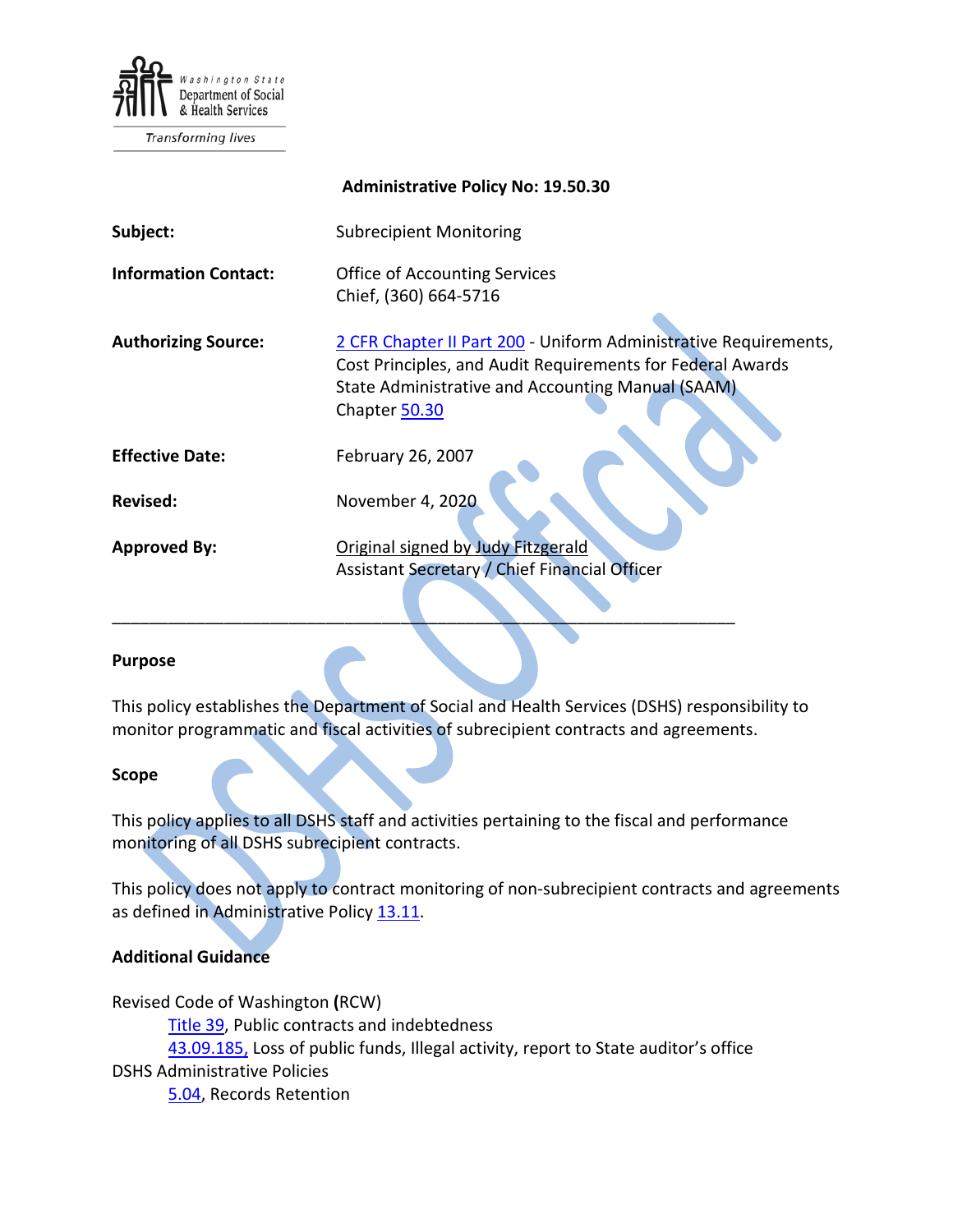[13.11,](http://one.dshs.wa.lcl/Policies/Administrative/DSHS-AP-13-11.pdf) Monitoring Contractor Performance [16.01](http://one.dshs.wa.lcl/Policies/Administrative/DSHS-AP-16-01.pdf) Internal Audit [16.05,](http://one.dshs.wa.lcl/Policies/Administrative/DSHS-AP-16-05.pdf) Internal Control Risk Assessment and Self Evaluation DSHS Tools (optional templates) Attachment A - [Sample Fiscal Risk Assessment Worksheet](http://one.dshs.wa.lcl/Policies/Administrative/DSHS-AP-19-50-30-A.pdf) Attachment B - [Subrecipient](http://one.dshs.wa.lcl/Policies/Administrative/DSHS-AP-19-50-30-B.pdf) Federal Financial Assistance Summary Sheet Attachment C - [Sample DSHS Subrecipient Fiscal Monitoring Site Visit Tool](http://one.dshs.wa.lcl/Policies/Administrative/DSHS-AP-19-50-30-D.pdf) [DSHS SAO Subrecipient Audits SharePoint](http://one.dshs.wa.lcl/FS/Loss/Audits/Pages/SubrecipentAudits.aspx) [DSHS Forms Picker](http://forms.dshs.wa.lcl/) Form 02-568, Certificate of Indirect Costs

Form 17-169, Loss of Public Funds, Assets, or Illegal Activity Report

#### **Definitions**

**Agency contract database (ACD)** is the DSHS electronic enterprise information system used for the creation, tracking and monitoring of all DSHS client service, professional services, data sharing and Interlocal agreements; and may include memorandums of understanding (MOUs).

**Award** means federal financial assistance that a non-federal entity receives directly from a federal awarding agency or indirectly from a pass-through entity.

**Cognizant agency (federal)** means the federal agency responsible for reviewing, negotiating, and approving DSHS' public assistance cost allocation plan (PACAP) or indirect cost proposals developed under 2 CFR Part 200 on behalf of all federal agencies. The cognizant agency for DSHS is the Department of Health and Human Services (DHHS).

**Cognizant agency (state)** means the state agency that reviews, negotiates, and approves subrecipient public assistance cost allocation plans (PACAP), if appropriate.

**Cost allocation** means a methodology by which administrative costs are identified in a logical and systematic manner for reimbursement under federal grants and agreements.

**Cost allocation plan** means a document describing the methodology by which administrative costs are identified in a logical and systematic manner for reimbursement under federal grants and agreements.

**Cost objective** means the five-digit code assigned to identify the federal grant, a portion of the federal grant, or a state funded program to which costs are assigned.

**Department** refers to the Department of Social and Health Services (DSHS).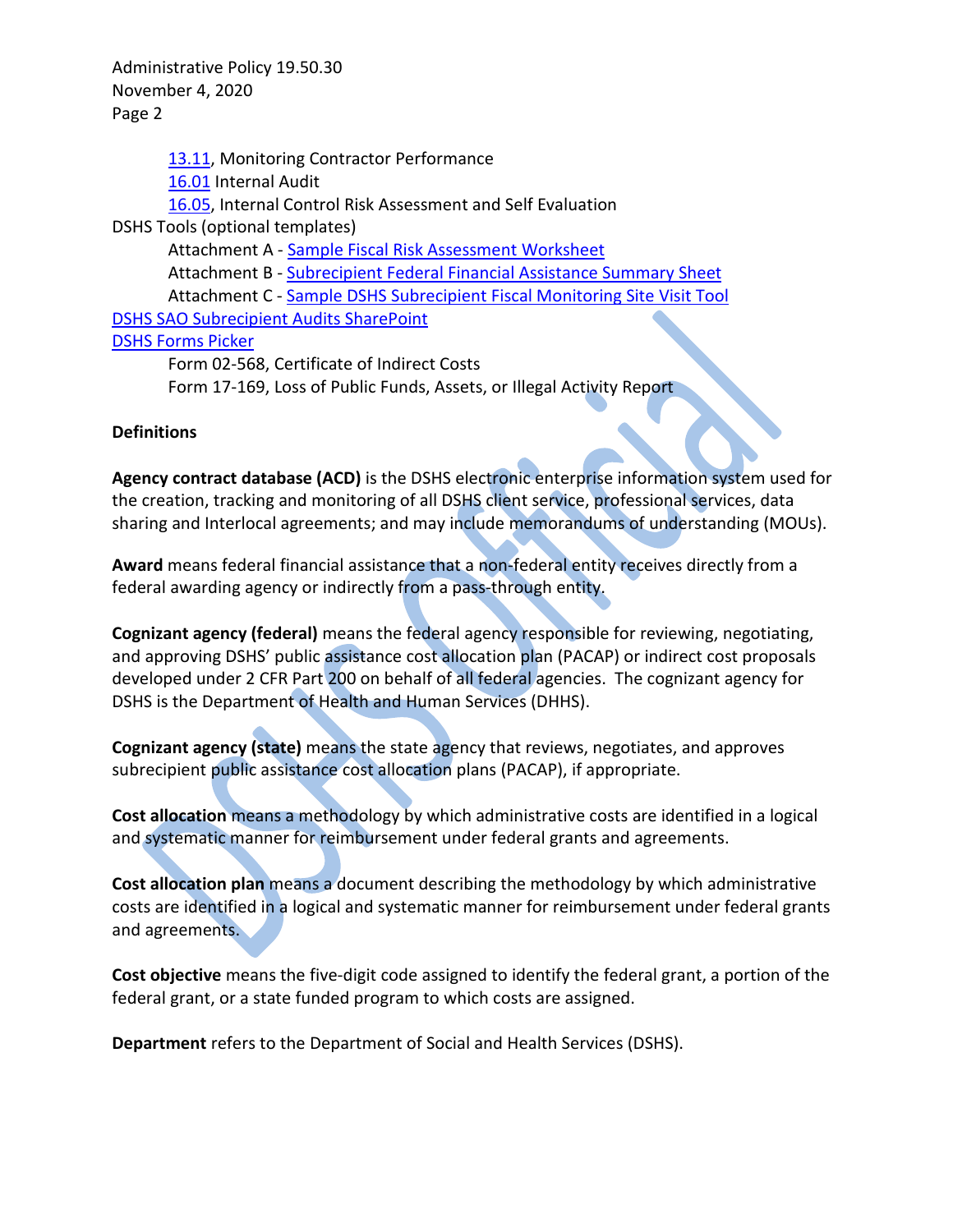**Desk review** means a low to medium risk assessment that requires a review of the following items if they are available:

- a. Entity's invoices and documentation (A-19s);
- b. Entity's program or service and financial reports;
- c. Surveys or feedback cards from clients;
- d. Client complaints;
- e. Entity's audit or financial report follow up and ensuring all appropriate action has been taken on all items detected through audits, on-site reviews, and any other means; and
- f. Entity's indirect rate certification (Certificate of Indirect Costs, form 02- 568 or plan), if applicable.

**Direct costs** are costs related to the performance of a specific service. For DSHS federal awards, direct costs are those costs identified specifically with a particular cost objective. Direct costs must be ordinary, necessary, reasonable, and allowable under the terms of the contract. Typical direct costs chargeable to federal awards are:

- 1. Compensation of employees for the time devoted and identified specifically to the performance of those awards.
- 2. Cost of equipment, materials, and services acquired, consumed, or spent specifically for the purpose of those awards.
- 3. Approved capital expenditures.
- 4. Travel expenses incurred specifically to carry out the award.

Note: Any direct cost of a minor amount may be treated as an indirect cost for reasons of practicality where such accounting treatment for that item of cost is consistently applied to all cost objectives. (See 2 CFR, Part 200 Subpart E, §200.413(d)).

**For-profit** refers to a business or organization whose primary goal is making money.

**Indian tribal government** means any governing body or governmental agency of any Indian tribe, band, nation, or other organized group or community certified by the federal Secretary of the Interior as eligible for the special programs and services provided by the Bureau of Indian Affairs.

**Indirect costs** means those costs incurred for a common or joint purpose benefitting more than one cost objective, and not readily assignable to the cost objectives specifically benefitted, without effort disproportionate to the results achieved. To facilitate equitable distribution of indirect expenses to the cost objectives served, it may be necessary to establish a number of cost pools. Cost pools must be distributed to benefitted cost objectives on bases that will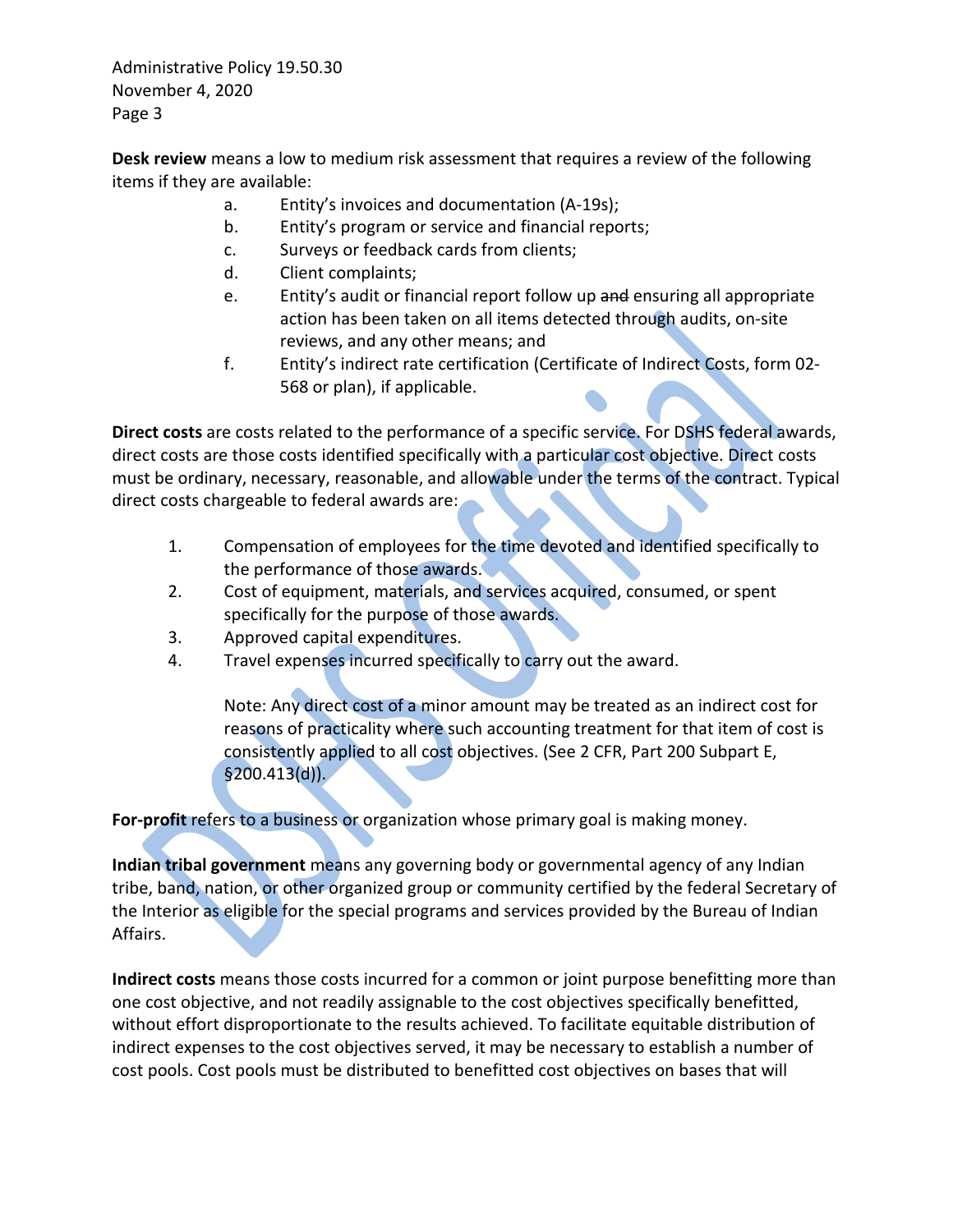produce an equitable result in consideration of relative benefits derived. (See 2 CFR, Part 200 Subpart A §200.56).

**Indirect cost rate** means a method for determining, in a reasonable manner, the proportion of indirect costs each program should incur. It is the ratio (expressed as a percentage) of the indirect costs to a direct cost base, calculated by a governmental unit and approved by the cognizant agency.

**Indirect cost rate proposal** means the documentation prepared by a non-federal entity to substantiate its request for the establishment of an indirect cost rate as described in 2 CFR, Part 200 Subpart A §200.413(d).

**Interlocal agreement** means a contract or agreement between DSHS and any public agency, political subdivision, or unit of local government including, but not limited to: municipal corporations, quasi-municipal corporations, counties, special purpose districts, and local service districts; any agency of state government; any agency of the United States; any local or federally recognized Indian tribal government; and any political subdivision of another state. A contract may acquire goods or services, or both. An agreement does not necessarily require either goods or services Chapter 39.34 RCW, Interlocal Cooperation Act, governs Interlocal Agreements.

**Local government** means a county, municipality, city, town, township, local public authority, school district, special district, intrastate district, council of governments (whether or not incorporated as a non-profit corporation under state law), local or federally recognized Indian tribal government, including any component thereof and other regional or interstate government entity, or any agency or instrumentality of a local government.

**Monitoring** means a continuous process used to evaluate contractors to determine whether they are delivering goods and services in accordance with their contractual obligations.

**On-site review** means a high-risk assessment that requires a review of both the items required for a desk review as well as the following if they are available:

- a. A review of the delivery of program services;
- b. Discussions about the contractor's problems and challenges;
- c. Follow-up on identified problems from previous visits;
- d. Review of facility or personnel licensing;
- e. Review of surveys and inspections performed by outside parties;
- f. Interview of staff to determine whether they are familiar with the program;
- g. Inspection of the entity's facilities and operations;
- h. Review of and compliance with the entity's policies and procedures governing service delivery and financial processes;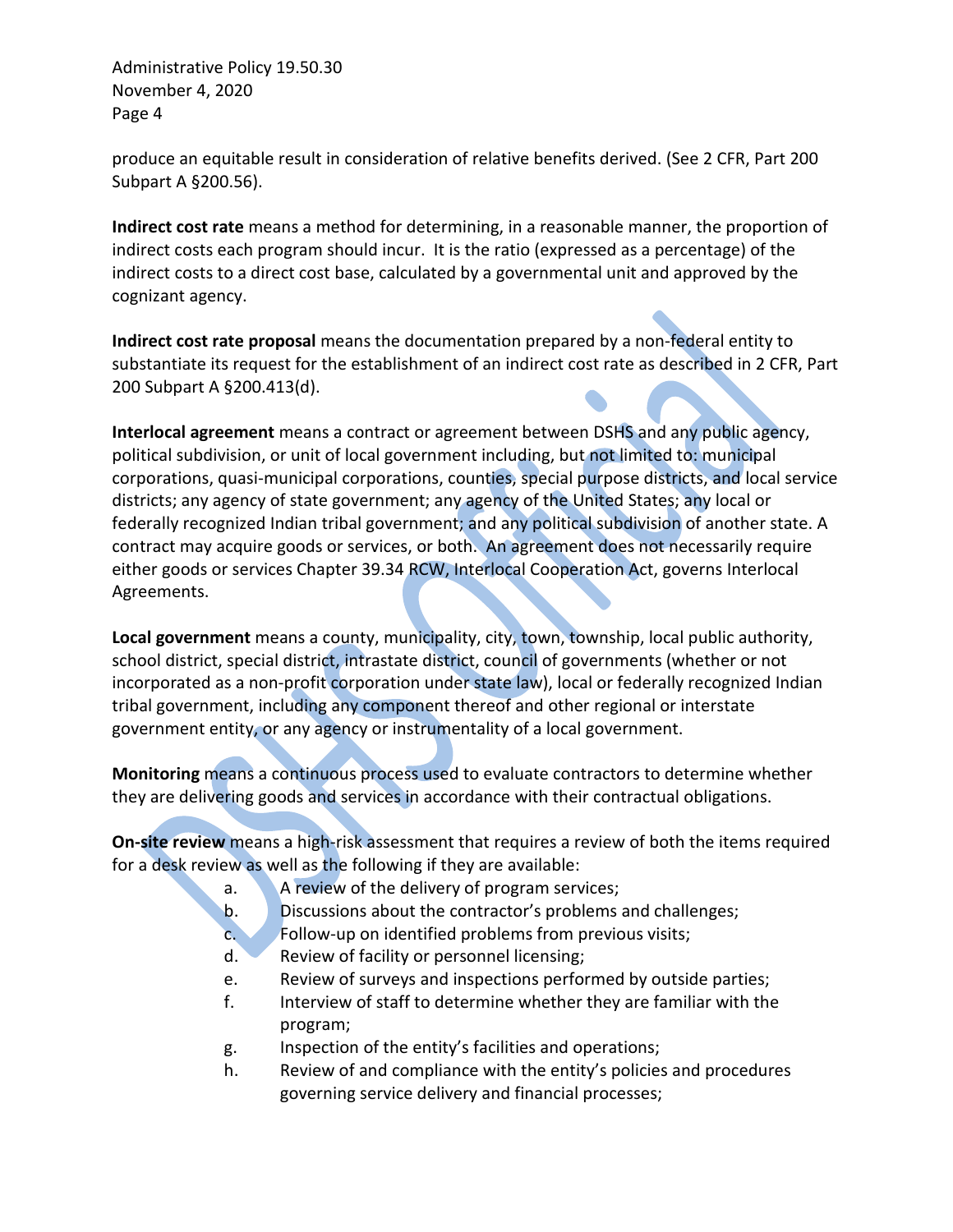- i. Review of the entity's monitoring or production reports;
- j. Review of any independent limited scope program audits;
- k. Verification of performance from outside sources (e.g. sub-contractors);
- l. Review of the entity's self-risk assessment survey;
- m. Review of internal controls;
- n. Review of billing practices;
- o. Review allocation of costs; and
- p. Review timesheets or activity reports.

**Public assistance cost allocation plan (PACAP)** means the narrative description of procedures used to identify, measure, and allocate all administrative costs to the programs administered or supervised by the state's public assistance agency.

**Program** means the affected DSHS programs, including the division, office, or staff designated by the Assistant Secretary or Division Director as being responsible for compliance with this policy.

**Risk assessment** means the process of evaluating the program's and/or client's exposure to harm or loss that could happen from some activity associated with a contract for services. This process is active throughout the entire life of the contract.

Note: The annual Enterprise Risk Assessment and Self-Evaluation does not replace the risk assessment as defined in this policy.

**Risk factors** means circumstances that may increase the likelihood that the contractor will not:

- 1. Meet the goals of the contract.
- 2. Provide contracted services safely, timely, effectively, and efficiently.
- 3. Protect DSHS and its clients from loss or injury.
- 4. Provide reliable financial data regarding how contracted dollars are spent.
- 5. Comply with applicable laws, regulations, and defined policies and procedures.

**Single audit** is an organization-wide financial statement and federal awards' audit of a nonfederal entity that expends \$750,000 or more in federal funds in one year. It is intended to provide assurance to the Federal Government that a non-federal entity has adequate internal controls in place, and is generally in compliance with program requirements.

**Subrecipient** means a non-federal entity that spends federal awards received from a passthrough entity (DSHS) to carry out a federal program, but does not include an individual that is a beneficiary of such a program. A subrecipient may also be a recipient of other federal awards from another pass-through entity or directly from a federal awarding agency.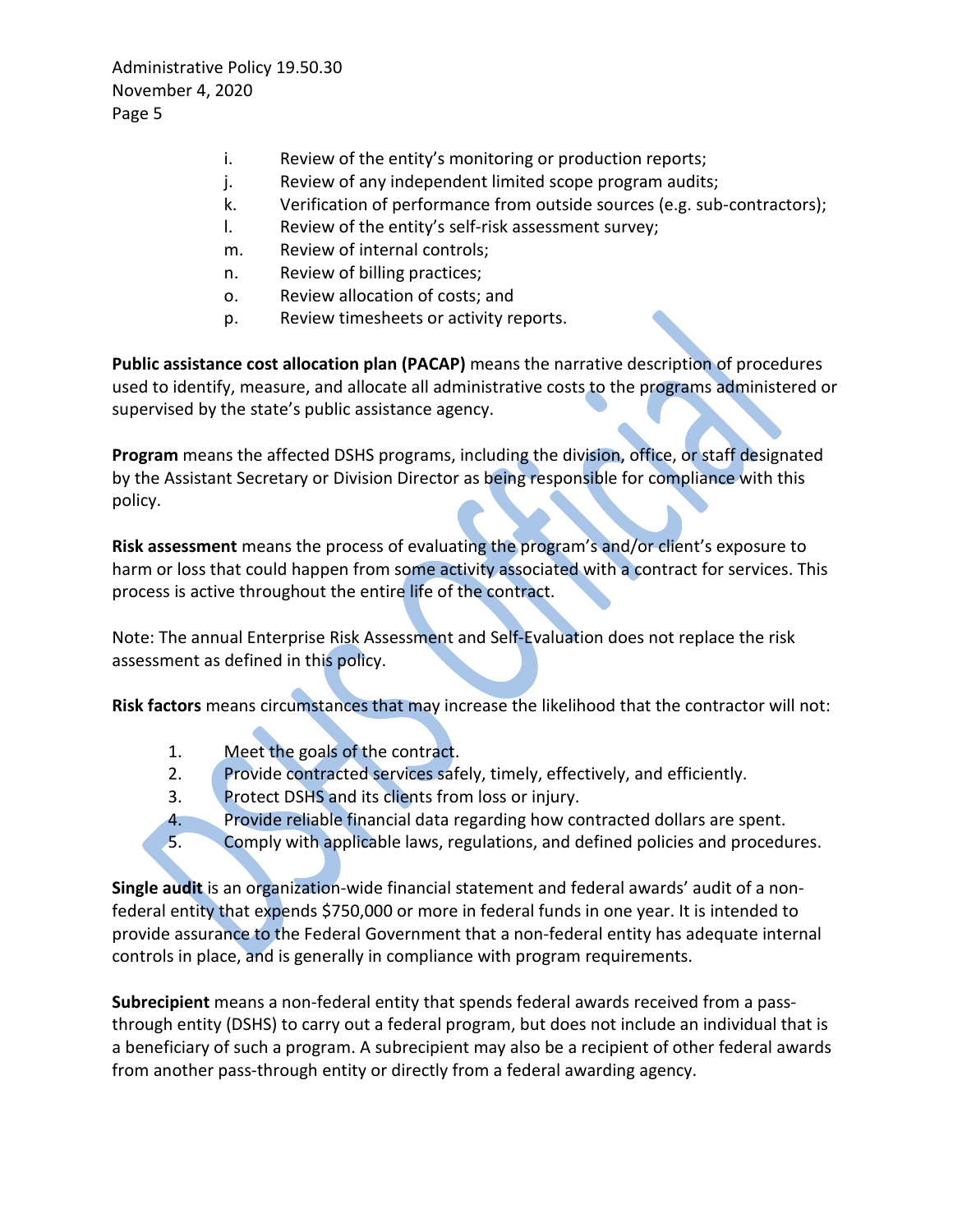2 CFR, Part 200, Subpart D, §200.330 identifies characteristics that must be considered in making the determination of subrecipient versus non-subrecipient (vendor) status.

The table below identifies some characteristics used to determine subrecipient status but is not considered an inclusive list.

| <b>Subrecipient</b>                           | Vendor                                                            |
|-----------------------------------------------|-------------------------------------------------------------------|
| Determines who is eligible to receive federal | Does not determine eligibility                                    |
| financial assistance                          |                                                                   |
| Performance measured against program          | Provides the goods and services within normal business            |
| objectives                                    | operations                                                        |
| Has responsibility for making programmatic    | Provides goods or services that are ancillary to the operation of |
| decisions                                     | the federal program                                               |
| Responsible for adhering to federal program   | Is generally not subject to compliance requirements of the        |
| compliance requirements                       | federal program                                                   |
| Uses federal funds to carry out a program of  | Provides goods or services for a program of the pass-through      |
| the organization                              | entity                                                            |
|                                               | Provides similar goods or services to many different purchasers   |
|                                               | Operates in a competitive environment                             |
|                                               |                                                                   |

**Unique entity identifier (UEI)** is the official identifier for doing business with the U.S. government and is required under the Federal Funding Accountability and Transparency Act (FFATA). The Data Universal Numbering System (DUNS) number is currently used as the UEI and will be used through December 2020. After that date, the UEI will be generated in the System for Award Management (SAM) located at SAM.gov.

**Vendor (referenced as a contractor in 2 CFR, Part 200, Subpart D, §200.330)** means any person, business, non-profit, or government entity that provides services to DSHS or its clients. A vendor may or may not have a contractual agreement.

#### **Policy**

## **A. Programs must identify subrecipient contracts**

1. Programs must identify subrecipient contracts by:

- a. Determining if a contract meets the criteria of a subrecipient or nonsubrecipient using § 200.330 subrecipient and contractor determination criteria. Programs may consult with the Office of Accounting Services (OAS) to make a determination of subrecipient status (see definition of subrecipient for more guidance).
- b. Ensuring contracts include requirements outlined in 2 CFR, Part 200, Subpart D, §200.331; such as - the CFDA title and number, award information, name of the federal awarding agency, relevant federal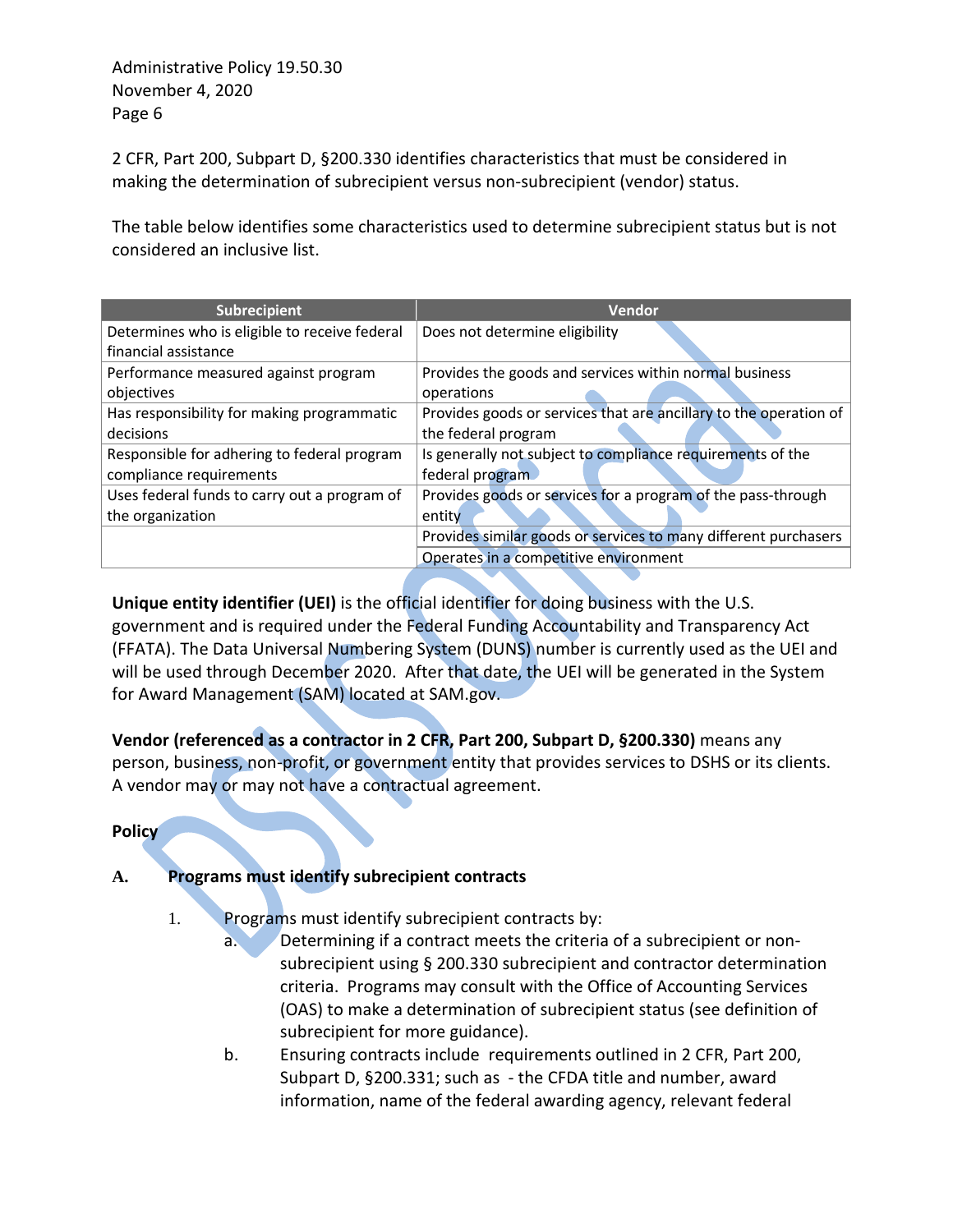regulations, and provisions of the grant awards (see 2 CFR, Part 200, Subpart D, §200.331 for comprehensive list).

- c. Ensuring subrecipients have a unique entity identifier (UEI).
- d. Recording the determination of subrecipient status for each of their contracts in the Agency Contracts Database (ACD).
- 2. Programs must also verify the indirect rate the subrecipient will use by:
	- a. Obtaining a copy of the indirect rate certification (Certificate of Indirect Costs, form 02-568) or cost allocation plan from the subrecipient contractor, if applicable.
	- b. Verifying the indirect cost rate or cost allocation plan conforms to the requirements of 2 CFR, Part 200, subpart E - cost principles.
	- c. Obtaining copies of updated subrecipient indirect cost rate certifications, or cost allocation plan, three months prior to the start of a subrecipient's fiscal year, during the contract period for each contract for new and reoccurring contracts, if applicable.
	- d. Accepting the subrecipient's federally approved indirect cost rate, if applicable.
		- i. Subrecipients may elect to charge a de minimis rate of 10% of modified total direct costs (MTDC).
		- ii. The de minimis rate is not available to local governments receiving more than \$35 million in direct federal funding or to entities who have previously received a negotiated indirect cost rate. This methodology once elected must be used consistently for all federal awards (see 2 CFR Part 200 Subpart D, §200.414(f)).
- 3. Programs must verify the total federal expenditures the subrecipient receives during a fiscal year.
	- a. Non-governmental subrecipients must complete attachment B, Subrecipient Federal Financial Assistance, at the beginning of the subrecipient's fiscal year. The information will allow DSHS to determine whether combined federal expenditures equal or exceed the OMB single audit threshold.
	- b. A single audit is required when expenditures of \$750,000 or more are expended during the subrecipient's fiscal year. Copies of the completed form must be provided to program and fiscal staff with assigned monitoring responsibility.
- 4. Programs must track federal dollars awarded to another state agency. If federal dollars are awarded to another state agency who in turn awards those funds to a subrecipient, the program is responsible to:
	- a. Obtain the subrecipient's name and the amount awarded.
	- b. Report the subrecipient information to be used for the completion of the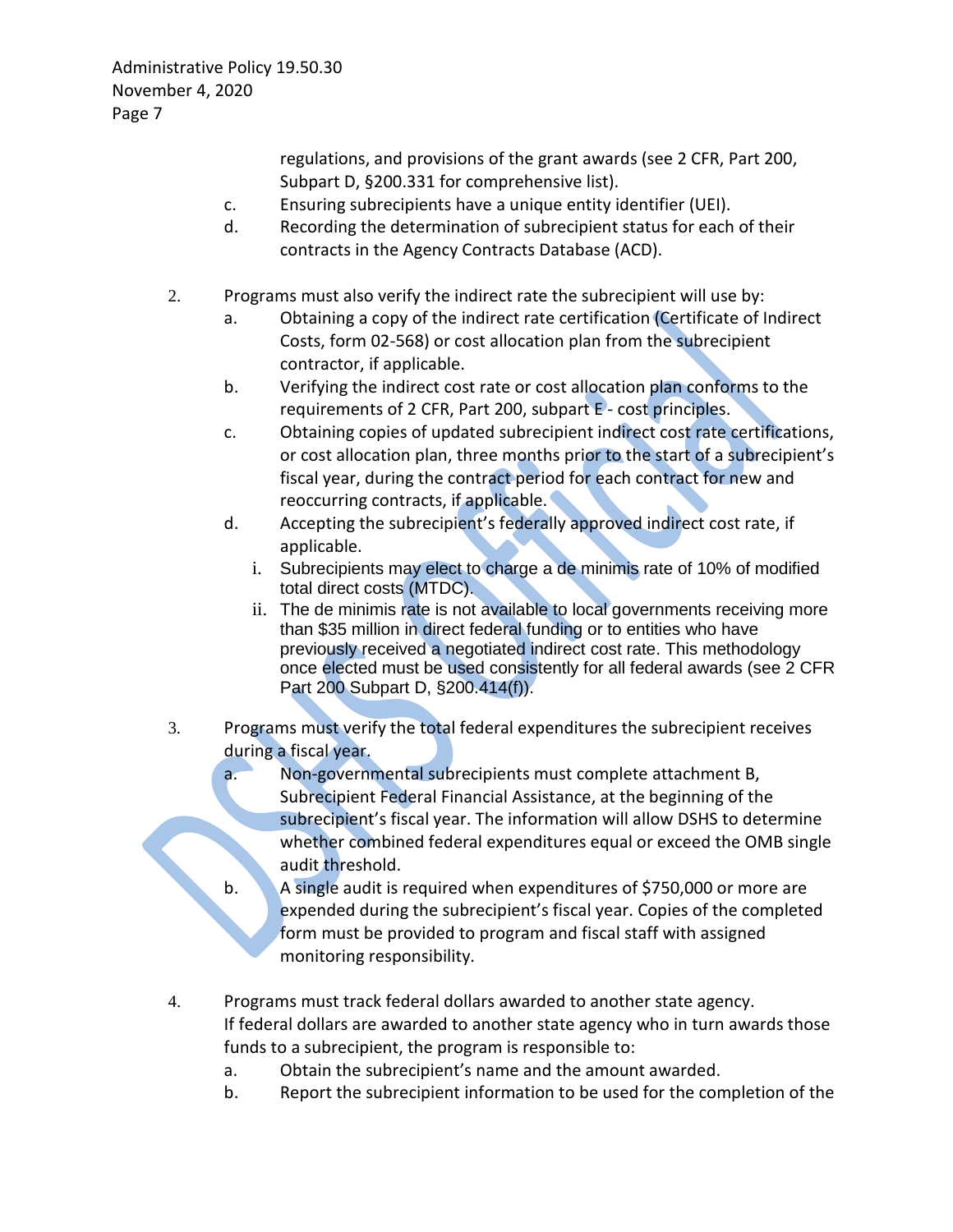Schedule of Expenditures and Federal Awards (SEFA).

c. Report the contract information on the federal government website as part of the Federal Funding Accountability and Transparency Act (FFATA). This requirement applies to ALL contracts regardless if the contractor is a vendor or subrecipient.

## **B. Established contract formats must be used.**

- 1. Central contracts and legal services (CCLS) must develop and maintain formats that include subrecipient requirements in general terms and conditions of affected contracts. Subrecipient contracts must include appropriate language to ensure that requirements imposed by federal law, regulations, provisions of grant agreements, and any additional department requirements are clearly defined and kept current. The contract must specify that the subrecipient must permit the pass-through entity and auditors to have access to all relevant records and financial statements.
- 2. Program staff must develop special terms and conditions that include all appropriate program compliance requirements and additional unique requirements, such as:
	- a. Activities allowed or disallowed.
	- b. Allowable costs/cost principles.
	- c. Eligibility.
	- d. Matching, level of effort, earmarking.
	- e. Reporting.
	- f. Subrecipient monitoring.
	- g. Billing requirements.
	- h. Award closeout.
	- i. Remedies for noncompliance according to 2 CFR Subpart D, §200.338.

# **C. For a complete listing of program compliance requirements, see 2 CFR, Part 200, Appendix XI to Part 200 – Compliance Supplement Programs must report federal funds paid to subrecipients**

- 1. As part of the fiscal year close, programs must complete the Subrecipient Reporting form included in the FYC instructions, so the data can be included in the federal disclosure forms.
- 2. If federal dollars are awarded to another state agency who in turn awards those funds to a subrecipient, the program is responsible to:
	- a. Obtain the subrecipient's name and the amount awarded.
	- b. Report the subrecipient information to be used for the completion of the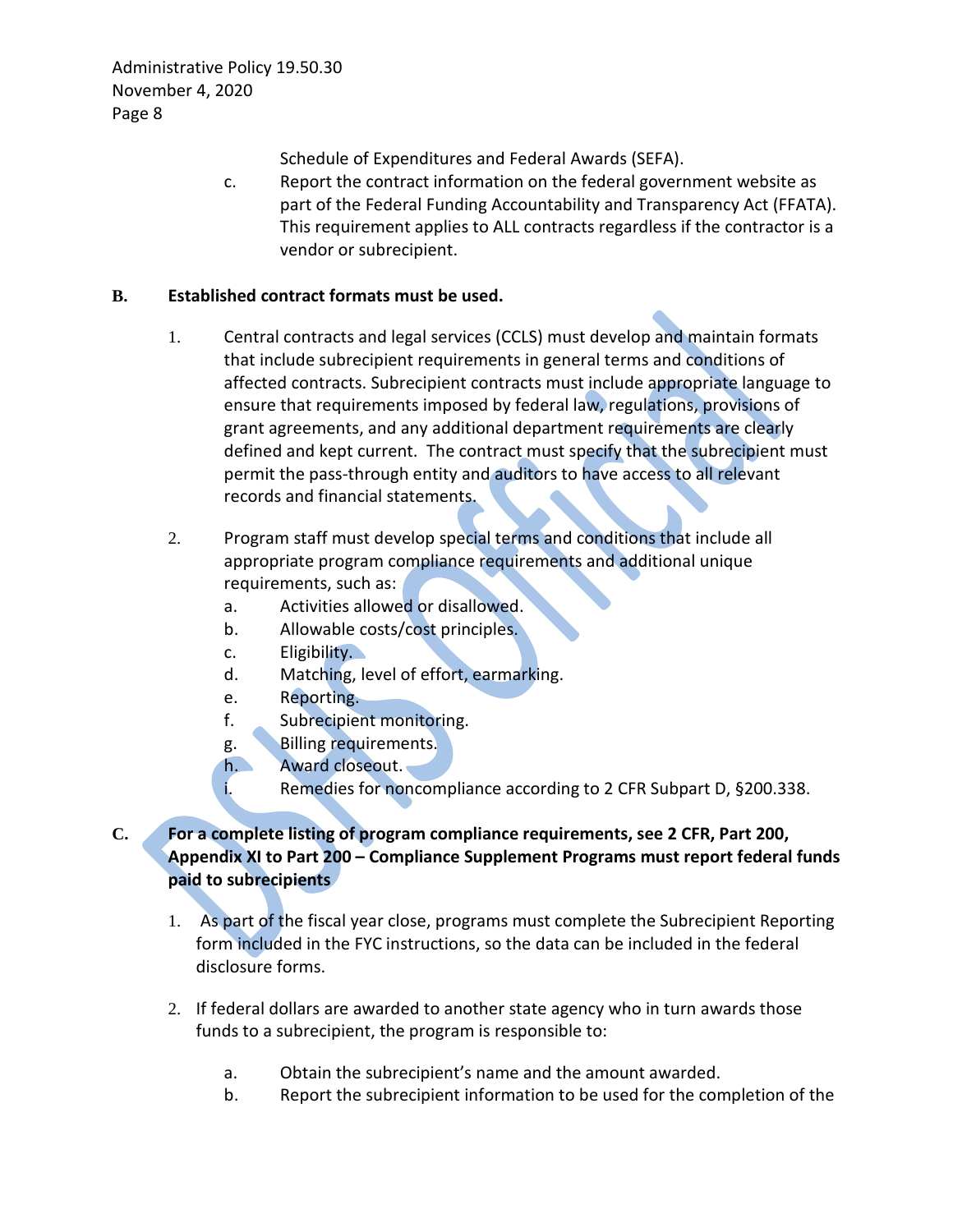Schedule of Expenditures and Federal Awards (SEFA).

c. Report the contract information on the federal government website as part of the Federal Funding Accountability and Transparency Act (FFATA). This requirement applies to ALL contracts regardless if the contractor is a vendor or subrecipient.

## **D. Contract risk assessments must be developed and completed. (See Attachment A, Sample Risk Assessment Tool)**

- 1. Programs must complete annual risk assessments and determine the level of monitoring required for all subrecipient contracts.
- 2. The risk assessment worksheet models a way to develop risk assessments and assess high, medium, or low levels of risk.
- **E. Fiscal and programmatic monitoring must be completed.** (See Attachment C [Sample](http://one.dshs.wa.lcl/Policies/Administrative/DSHS-AP-19-50-30-D.pdf)  [DSHS Subrecipient Fiscal Monitoring Site Visit Tool\)](http://one.dshs.wa.lcl/Policies/Administrative/DSHS-AP-19-50-30-D.pdf)

Based on the result of the risk assessment, a desk or on-site review must be completed. Each Program has control over the form and content of its risk assessment tools.

- 1. If the risk assessment shows the entity is of **low to medium risk**, the entity may not require an on-site review. Instead, a desk review may be adequate for the current year. The program or division will assign the appropriate staff to conduct the desk review. The following items, if available, must be documented in a desk review:
	- a. Entity's invoices and documentation (A-19s).
	- b. Entity's program or service and financial reports.
	- c. Surveys or feedback cards from clients.
	- d. Client complaints.
	- e. Entity's audit or financial report follow up and ensuring all appropriate action has been taken on all items detected through audits, on-site reviews and any other means.
	- f. Entity's indirect rate certification (Certificate of Indirect Costs, form 02- 568 or plan), if applicable.
- 2. If the risk assessment shows the entity is a **high risk**, an on-site visit is required. The program/division will assign the appropriate staff to conduct the on-site review. On-site reviews must include all items in a desk review. In addition, onsite reviews may include, as appropriate, the following items:
	- a. A review of the delivery of program services.
	- b. Discussions about the subrecipient's problems and challenges.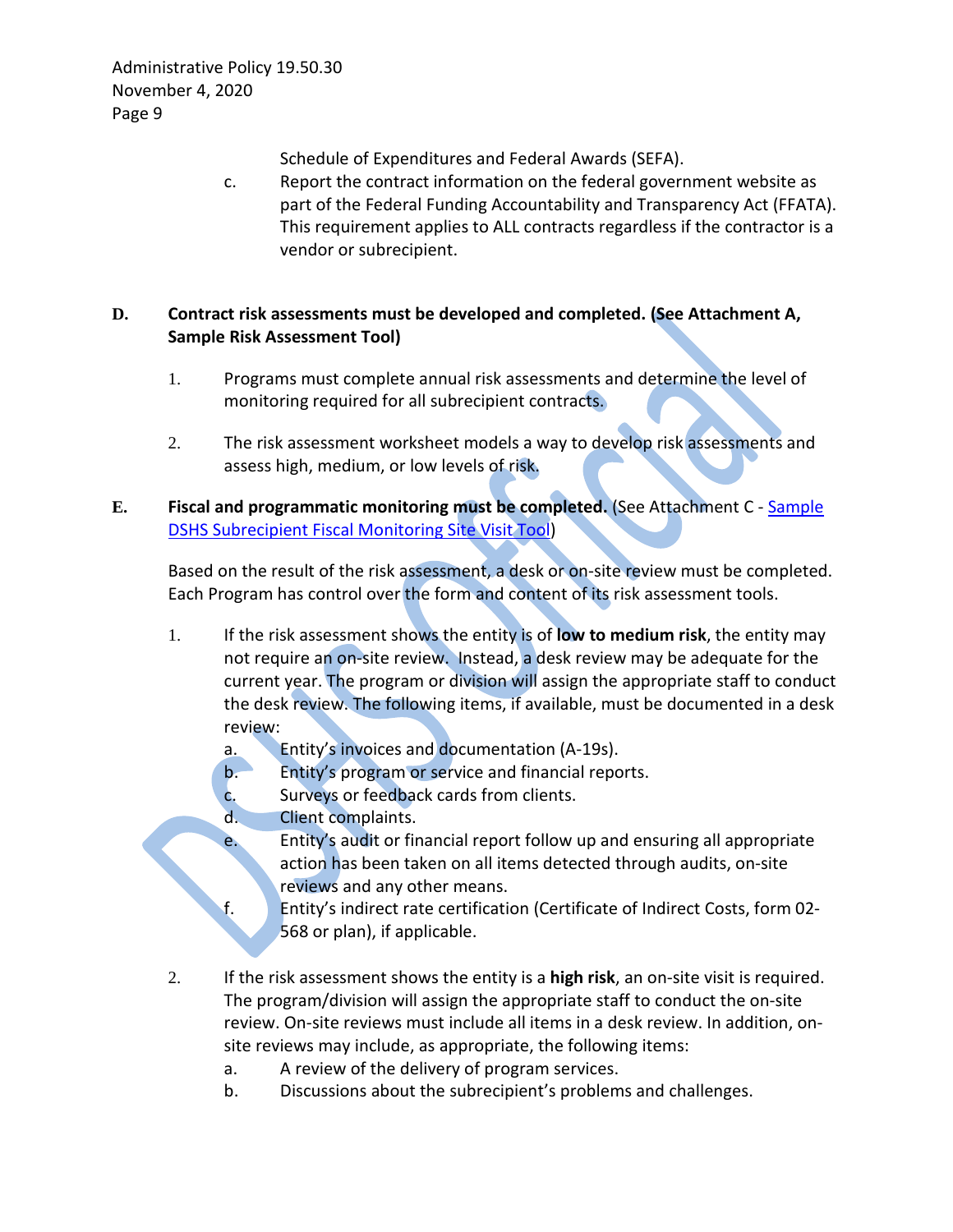- c. Follow-up on identified problems from previous visits.
- d. Review of facility/personnel licensing.
- e. Review of surveys and inspections performed by outside parties.
- f. Interview of staff to determine whether they are familiar with the program.
- g. Inspection of the entity's facilities and operations.
- h. Review of and compliance with the entity's policies and procedures governing service delivery and financial processes.
- i. Review of the entity's monitoring/production reports.
- j. Review of any independent limited scope program audits.
- k. Verification of performance from outside sources (e.g. sub-contractors).
- l. Review of the entity's self-risk assessment survey.
- m. Review of internal controls.
- n. Review of billing practices.
- o. Review of allocation of costs.
- p. Review of timesheets or activity reports.
- q. Review of financial records.

#### **F. Monitoring must be documented.**

- 1. The ACD must be used to document all subrecipient-related monitoring activities.
- 2. Assigned staff must document all desk or on-site reviews performed. The program manager overseeing the contract is responsible for making sure that items included in the review are documented in the ACD by the end of the contract period.
- 3. Each program must maintain contract monitoring documentation per General Administration's retention schedule (Administrative Policy 5.04, Records Retention)

## **G. Programs must follow-up on all unallowable costs identified during fiscal and programmatic monitoring.**

- 1. Programs must review and evaluate the unallowable costs identified in the review and facilitate determination of amount owing to DSHS.
- 2. If any known or suspected loss of public funds, public assets, or other activities suspected to be illegal that are identified through the desk or on-site review, the program must use the Loss of Public Funds, Assets, or Illegal Activity Report (DSHS 17-169) to report known or suspected losses. The form can be sent to DSHS Internal Audit and Consultation via:
	- Fax (360) 664-6007
	- E-mail at DSHS internal audit and consultation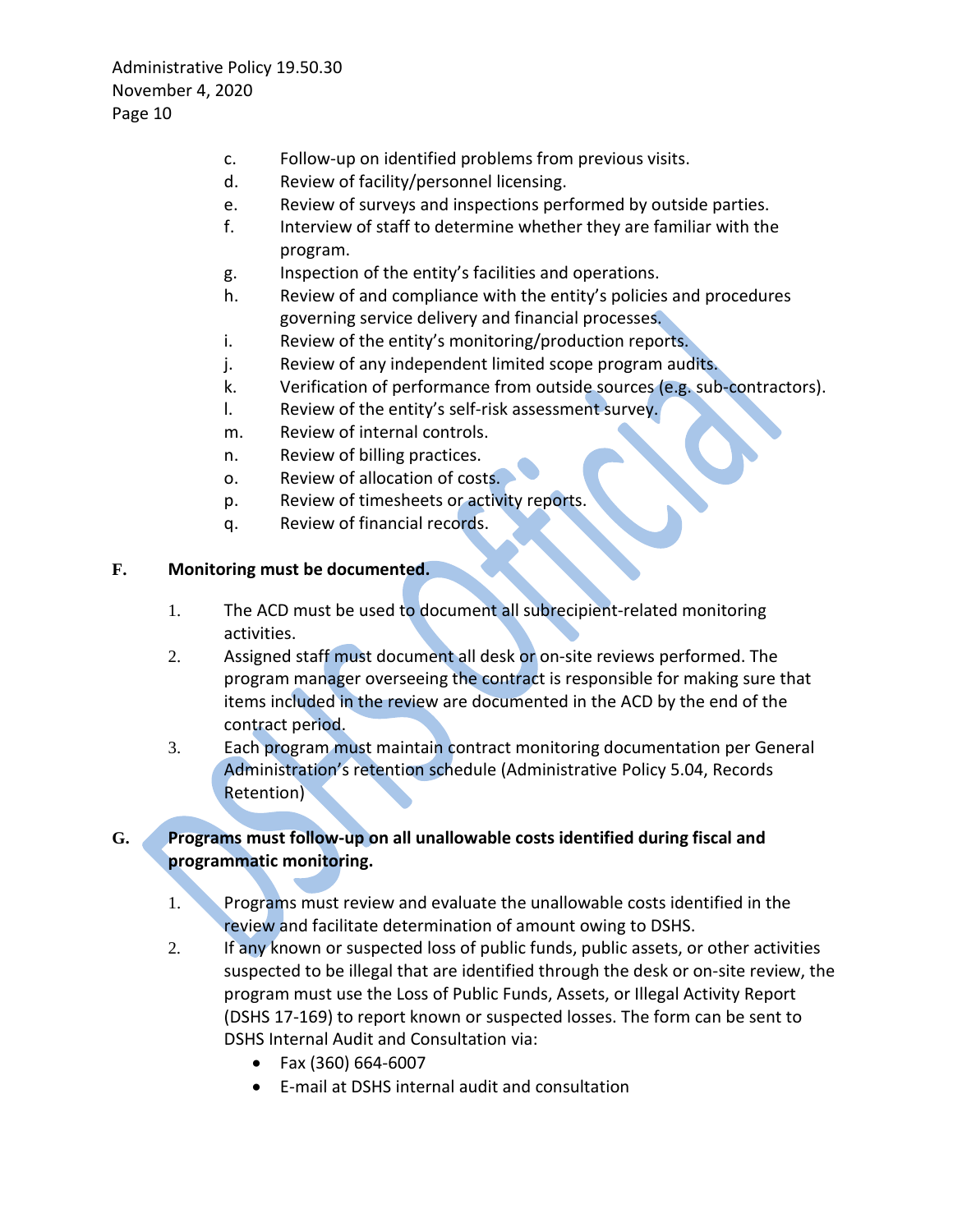- Campus mail at mailstop 45804
- 3. Any identified overpayments must be referred to the office of financial recovery (OFR) to perform collections.

## **H. Single Audits must be performed on subrecipients that receive \$750,000 or more in federal funds.**

1. Programs must ensure a single audit was completed for any year when a subrecipient receives \$750,000 or more annually in federal funds from all sources. To aid in determining the total level of federal assistance, subrecipients must use the Sample Federal Assistance Reporting Form (See Attachment B).

When contracting with for-profit subrecipients, the pass through entity is responsible for establishing requirements, as necessary, to ensure compliance with the federal awards granted.

- 2. Single and programmatic audit reports must be tracked and reviewed.
	- a. Programs must:
		- i. Forward copies of single audit reports that contain questioned costs to the external audit compliance manager (EACM) for entities that have single or programmatic audits performed by a source other than the State Auditor's Office (SAO).
		- ii. Pursue collection of overdue audit reporting packages for all subrecipients that the SAO does not audit.
		- iii. Review single and programmatic audits, issue a management decision on audit findings within six months after receipt of the subrecipient's audit, and record, and ensure that the subrecipient takes appropriate and timely corrective action.
			- (A) Clearly state whether or not audit findings are sustained.
			-
			- (B) The reason for the decision.<br>(C) The expected subrecipient's The expected subrecipient's action to repay disallowed costs (if applicable), make financial adjustments, or take other action.
			- (D) If the subrecipient has not completed corrective action, Programs must include a timetable for follow-up.
		- iv. Monitor subrecipient activities to ensure the subrecipient takes appropriate and timely corrective action to resolve single and programmatic audit findings.
		- v. Provide the EACM a copy of the subrecipient's corrective action that address questioned costs and report actions completed on corrective action plans on a monthly basis, until complete.
		- vi. Promptly notify Internal Audit and Consultation (IAC) of any known or suspected loss of public funds, public assets, or other